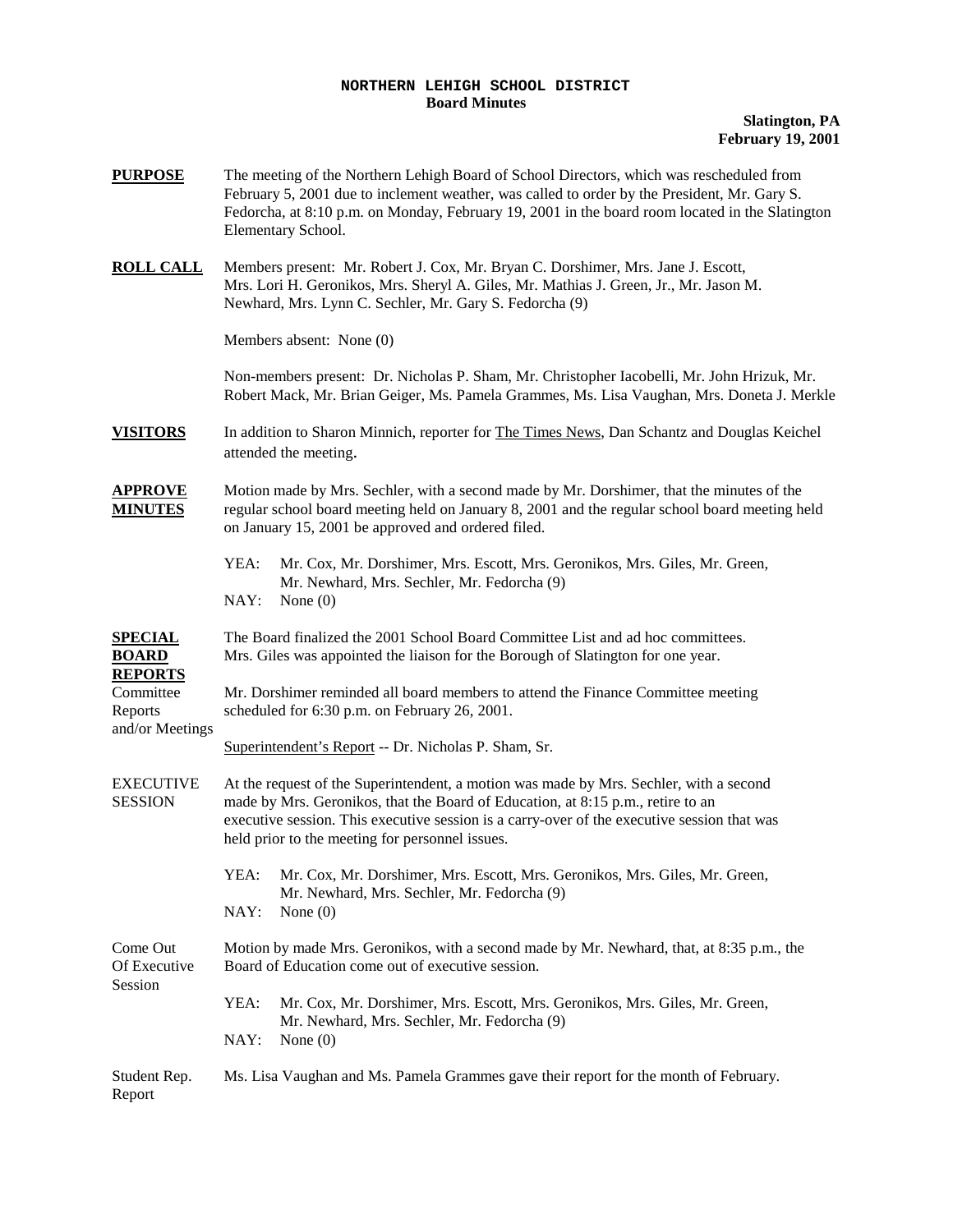| <b>SPECIAL</b><br><b>BOARD</b><br><b>REPORTS</b><br>(Con't.) | Legislative Report - Mrs. Lori H. Geronikos<br>Mrs. Geronikos reported on the revisions being made to Chapter 14 regulations<br>dealing with special education that are being promulgated by the State Board of Education and were<br>approved by the House Education Committee.                                                                                                                                                                                             |  |  |  |
|--------------------------------------------------------------|------------------------------------------------------------------------------------------------------------------------------------------------------------------------------------------------------------------------------------------------------------------------------------------------------------------------------------------------------------------------------------------------------------------------------------------------------------------------------|--|--|--|
| PlanCon D & E<br>Middle School<br>Project                    | Motion made by Mr. Dorshimer, with a second made by Mr. Cox, that the Board of Approval<br>Education approve the submission of PlanCon D $\&$ E to the Pennsylvania Department of<br>Education for the additions and alterations of the Northern Lehigh Middle School.<br>Included with the submission of these documents is a letter informing the Department of<br>Education of the board's intent to add the cafeteria expansion to the middle school as an<br>alternate. |  |  |  |
|                                                              | YEA:<br>Mr. Cox, Mr. Dorshimer, Mrs. Escott, Mrs. Geronikos, Mrs. Giles, Mr. Green,<br>Mr. Newhard, Mrs. Sechler, Mr. Fedorcha (9)<br>NAY:<br>None $(0)$                                                                                                                                                                                                                                                                                                                     |  |  |  |
|                                                              | A public information meeting on the proposed additions and renovations to the middle school<br>will be held on March 12, 2001, beginning at 6:30 p.m. before the regular school board<br>meeting,                                                                                                                                                                                                                                                                            |  |  |  |
|                                                              | The 2001 Goal Areas Progress Report and Action Plans were distributed and discussed<br>briefly.                                                                                                                                                                                                                                                                                                                                                                              |  |  |  |
|                                                              | Information from PSBA Insurance Trust was distributed to board members.                                                                                                                                                                                                                                                                                                                                                                                                      |  |  |  |
|                                                              | Dr. Sham reminded board members that there is a CLIU 2001 School Board Conference on<br>April 4. A Technology/Buildings and Grounds meeting is also scheduled for that evening.<br>It was suggested that the committee reschedule their meeting for another date.                                                                                                                                                                                                            |  |  |  |
|                                                              | A Tasco Telescope was donated to our middle school.                                                                                                                                                                                                                                                                                                                                                                                                                          |  |  |  |
|                                                              | Dr. Sham informed the board that the district received the Digital Grass Roots grant in the<br>sum of approximately \$20,000.                                                                                                                                                                                                                                                                                                                                                |  |  |  |
| Session                                                      | Executive Work An Executive Work Session was held prior to the meeting from 7:30 p.m. to 8:00 p.m.<br>for personnel issues. A brief Executive Work Session was held after the meeting for personnel<br>issues.                                                                                                                                                                                                                                                               |  |  |  |
| <u>PERSONNEL</u>                                             | Motion made by Mrs. Sechler, with a second by Mr. Newhard that the Board of Education approve<br>the following personnel items:                                                                                                                                                                                                                                                                                                                                              |  |  |  |
| Substitutes --<br>Non-<br>Instructional                      | Employ the following substitute instructional aides for the 2000-2001 school year at the substitute<br>rate of \$6.25 per hour:                                                                                                                                                                                                                                                                                                                                              |  |  |  |
|                                                              | Pamela Peters<br><b>Crystal Benninger</b>                                                                                                                                                                                                                                                                                                                                                                                                                                    |  |  |  |
|                                                              | Employ the following substitute secretary for the 2000-2001 school year at the substitute rate of<br>\$6.25 per hour: Crystal Benninger                                                                                                                                                                                                                                                                                                                                      |  |  |  |
|                                                              | Employ the following substitute cafeteria worker for the 2000-2001 school year at the substitute<br>rate of \$6.25 per hour: Crystal Benninger                                                                                                                                                                                                                                                                                                                               |  |  |  |
|                                                              | Employ the following substitute custodian for the 2000-2001 school year at the substitute rate of<br>\$6.25 per hour: Dennis Kiss                                                                                                                                                                                                                                                                                                                                            |  |  |  |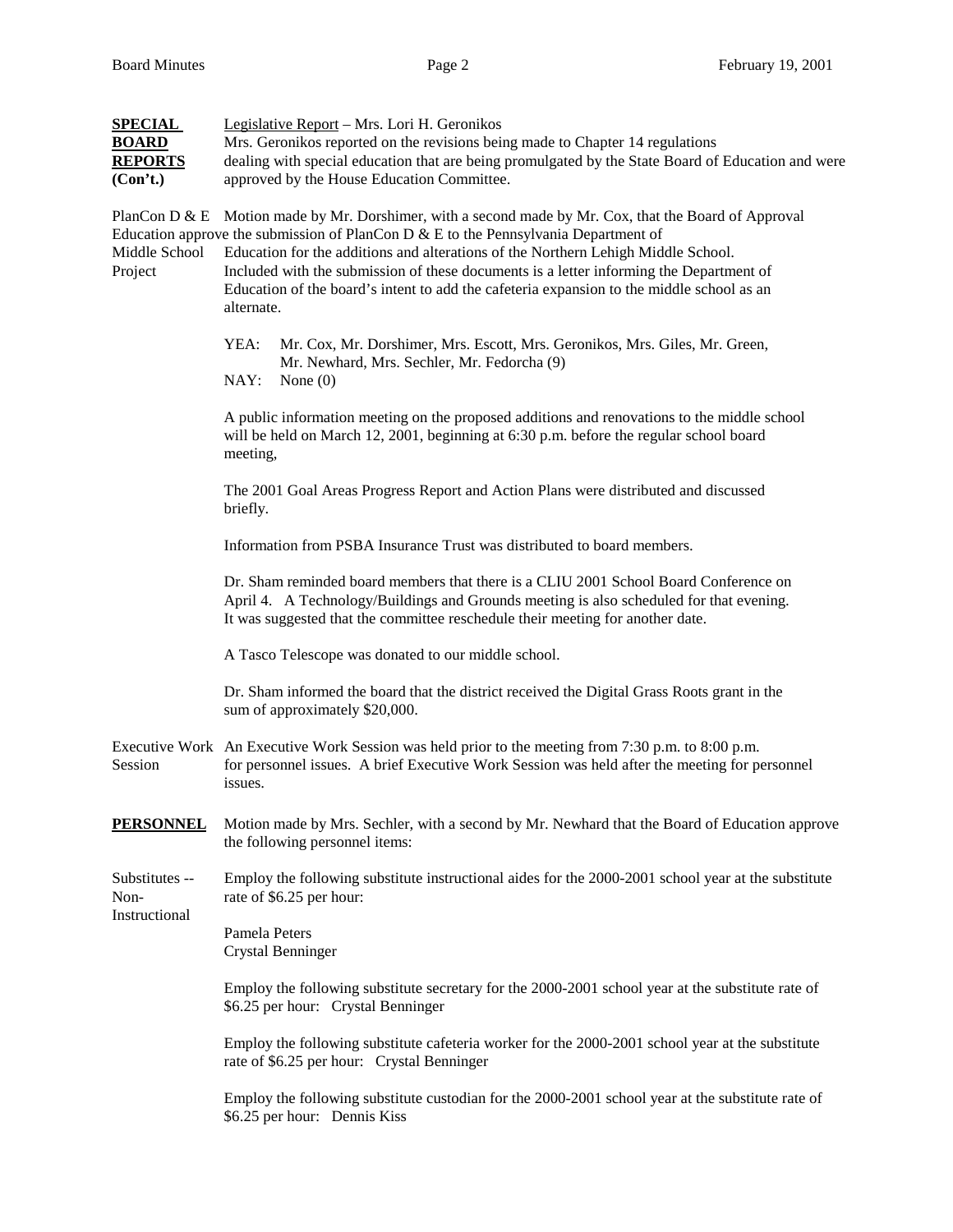| <b>PERSONNEL</b><br>(Con't.)<br>Continue<br>Employment-<br>Tamra Yesik | Approve to continue employment of Tamra Yesik as a Temporary Support Staff aide in the<br>Central Administration Business Office, reducing her employment from five days a week to three<br>days a week effective March 1, 2001 and continuing March 31, 2001 and then on an as need bases.                                                                                                                                                                                                                   |                                                                                                                                              |  |  |  |
|------------------------------------------------------------------------|---------------------------------------------------------------------------------------------------------------------------------------------------------------------------------------------------------------------------------------------------------------------------------------------------------------------------------------------------------------------------------------------------------------------------------------------------------------------------------------------------------------|----------------------------------------------------------------------------------------------------------------------------------------------|--|--|--|
|                                                                        | YEA:<br>NAY:                                                                                                                                                                                                                                                                                                                                                                                                                                                                                                  | Mr. Cox, Mr. Dorshimer, Mrs. Escott, Mrs. Geronikos, Mrs. Giles, Mr. Green,<br>Mr. Newhard, Mrs. Sechler, Mr. Fedorcha (9)<br>None $(0)$     |  |  |  |
| <b>POLICY</b>                                                          |                                                                                                                                                                                                                                                                                                                                                                                                                                                                                                               | Motion made by Mr. Dorshimer, with a second made by Mr. Cox, that the Board of Education<br>approve the following items listed under Policy: |  |  |  |
| Conferences                                                            | Approve the request of Laurie Newman to attend a Staff Development for Educators one-day<br>seminar entitled "Strategies to Help Below-Grade-Level Students Meet School Success" on April<br>27, 2001 in Allentown, PA. Expenses include \$159.00 for registration and has been approved by<br>the district Continuing Professional Education Committee.                                                                                                                                                      |                                                                                                                                              |  |  |  |
| Homebound<br>Instruction                                               | Grant homebound instruction for a 7th grade student, Student No.06-63550, for five hours per<br>week, effective February 12, 2001 and ending on or about March 26, 2001.                                                                                                                                                                                                                                                                                                                                      |                                                                                                                                              |  |  |  |
| Activities<br>Account                                                  | NLSHS Student Approve the Northern Lehigh High School Student Activities Account Statement for<br>the month of January 2001.                                                                                                                                                                                                                                                                                                                                                                                  |                                                                                                                                              |  |  |  |
| <b>NLJHS</b> Student<br>Activities<br>Account                          | Approve the Northern Lehigh Junior High School Student Activities Account<br>Statement for the month of January 2001.                                                                                                                                                                                                                                                                                                                                                                                         |                                                                                                                                              |  |  |  |
| <b>Board Policy</b><br>#333 & #433-<br>$2nd$ Reading                   | Approve revisions to existing school board policy #333 and #433 – Professional Development, as<br>presented after first reading                                                                                                                                                                                                                                                                                                                                                                               |                                                                                                                                              |  |  |  |
| <b>LCCC</b> Budget<br>Distribution<br>(Info Only)                      | The 2001-2002 Lehigh Carbon Community College Budget was distributed.                                                                                                                                                                                                                                                                                                                                                                                                                                         |                                                                                                                                              |  |  |  |
| Open An<br>Account                                                     | Approve the request of the senior high school to open a "Edward Tkach Electronics"<br>Scholarship" account in compliance with the Student Activity Fund Policy.                                                                                                                                                                                                                                                                                                                                               |                                                                                                                                              |  |  |  |
|                                                                        | YEA:<br>NAY:                                                                                                                                                                                                                                                                                                                                                                                                                                                                                                  | Mr. Cox, Mr. Dorshimer, Mrs. Escott, Mrs. Geronikos, Mrs. Giles, Mr. Green,<br>Mr. Newhard, Mrs. Sechler, Mr. Fedorcha (9)<br>None $(0)$     |  |  |  |
| Carbon Lehigh<br>Intermediate<br>and Program<br>for 2001-02            | Motion made by Mr. Dorshimer, with a second made by Mrs. Escott, that the Board of Education<br>approve the Carbon Lehigh Intermediate Unit 2001-2002 Operational and Program Services Budget<br>Unit Operational in the amount of \$1,467,331.00, a 1.19% increase over last year. Northern Lehigh's share will be<br>\$19,659.00, no increase over last year's budget. It is further recommended that proper officials be<br>Services Budget authorized to execute the CLIU #21 2001-2002 Budget Resolution |                                                                                                                                              |  |  |  |
|                                                                        | YEA:<br>NAY:                                                                                                                                                                                                                                                                                                                                                                                                                                                                                                  | Mr. Cox, Mr. Dorshimer, Mrs. Escott, Mrs. Geronikos, Mrs. Giles, Mr. Green,<br>Mr. Newhard, Mrs. Sechler, Mr. Fedorcha (9)<br>None $(0)$     |  |  |  |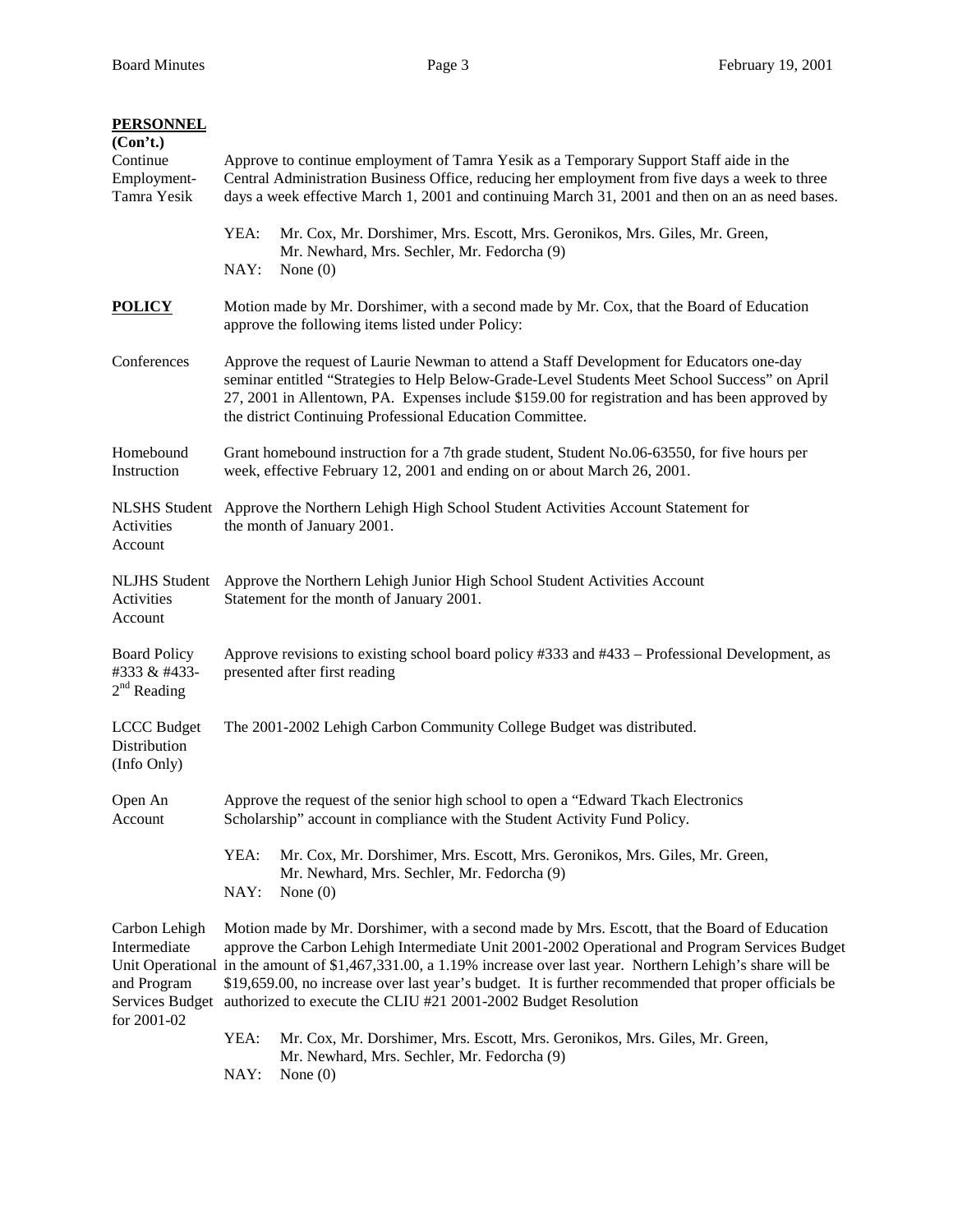| <b>OLD</b><br><b>BUSINESS</b>                                        | Motion made by Mr. Cox, with a second made by Mr. Green, that the Board of Education<br>adopting a resolution pertaining to the Keystone Opportunity Expansion Zone tax abatement<br>project as indicated by the Lehigh Valley Economic Development Corporation.<br>A copy of the signed resolution and specific pertinent information identifying the parcels involved<br>is attached to these minutes. The district also requests that certified BOCA Code inspectors,<br>certified in the appropriate discipline, do the code compliance with respect to these properties. |  |  |  |
|----------------------------------------------------------------------|-------------------------------------------------------------------------------------------------------------------------------------------------------------------------------------------------------------------------------------------------------------------------------------------------------------------------------------------------------------------------------------------------------------------------------------------------------------------------------------------------------------------------------------------------------------------------------|--|--|--|
|                                                                      | ROLL CALL: YEA: Mr. Cox, Mr. Dorshimer, Mrs. Escott, Mrs. Geronikos, Mrs. Giles,<br>Mr. Newhard, Mr. Green, Mrs. Sechler, Mr. Fedorcha (9)<br>NAY: None(0)<br>Motion carried.                                                                                                                                                                                                                                                                                                                                                                                                 |  |  |  |
| <b>FINANCIAL</b>                                                     | Motion made by Mr. Cox, with a second made by Mrs. Escott, that the Board of Education<br>approve the following financial items:                                                                                                                                                                                                                                                                                                                                                                                                                                              |  |  |  |
| Treasurer's<br>Report For<br>December 2000                           | Approve the report of the Treasurer, Mr. Cox, for the month of December 2000.                                                                                                                                                                                                                                                                                                                                                                                                                                                                                                 |  |  |  |
| Treasurer's<br><b>Report For</b><br>January 2001                     | Approve the report of the Treasurer, Mr. Cox, for the month of January 2001.                                                                                                                                                                                                                                                                                                                                                                                                                                                                                                  |  |  |  |
| Reports<br>(Info Only)                                               | All Board members received the January 2001 Revenue and Expenditure Reports for the<br>Cafeteria, General, and Capital Reserve Funds.                                                                                                                                                                                                                                                                                                                                                                                                                                         |  |  |  |
| General<br>Fund Bills                                                | Approve payment of General Fund bills for the month of January 2001, as presented.                                                                                                                                                                                                                                                                                                                                                                                                                                                                                            |  |  |  |
| Technology<br>Fund Bills                                             | Approve payment of Technology Account bills, as presented.                                                                                                                                                                                                                                                                                                                                                                                                                                                                                                                    |  |  |  |
| Construction<br><b>Account Bills</b>                                 | Approve payment of Construction Account bills, as presented.                                                                                                                                                                                                                                                                                                                                                                                                                                                                                                                  |  |  |  |
| <b>Audit Report</b><br><b>Fiscal Year</b><br>Ending<br>June 30, 2000 | Approve the Auditor's Report for Fiscal Year ending June 30, 2000.                                                                                                                                                                                                                                                                                                                                                                                                                                                                                                            |  |  |  |
| <b>Budgetary</b><br><b>Transfers</b>                                 | Approve budgetary transfers to cover purchases for the 2000-2001 school year as presented.                                                                                                                                                                                                                                                                                                                                                                                                                                                                                    |  |  |  |
|                                                                      | YEA:<br>Mr. Cox, Mr. Dorshimer, Mrs. Escott, Mrs. Geronikos, Mrs. Giles, Mr. Green,<br>Mr. Newhard, Mrs. Sechler, Mr. Fedorcha (9)<br>NAY:<br>None $(0)$                                                                                                                                                                                                                                                                                                                                                                                                                      |  |  |  |
| <u><b>INFORM-</b></u><br><u>ATION</u>                                | All Board members received a copy of the minutes of the Carbon Lehigh Intermediate Unit Board<br>of Directors meeting held on January 18, 2001.                                                                                                                                                                                                                                                                                                                                                                                                                               |  |  |  |
| <b>RECOG-</b><br><u>NITION OF</u><br><u>GUESTS</u>                   | Mr. Dan Schantz – Slatington – Congratulated the board on their unanimous choice of Dr. Sham<br>for Superintendent of Schools, stating "Dr. Sham has done a lot for this district".                                                                                                                                                                                                                                                                                                                                                                                           |  |  |  |
|                                                                      | Douglas Keichel - Slatington - Representing Northern Lehigh Youth Athletic Association. Asked<br>if the board had any questions for him regarding the soccer program.                                                                                                                                                                                                                                                                                                                                                                                                         |  |  |  |